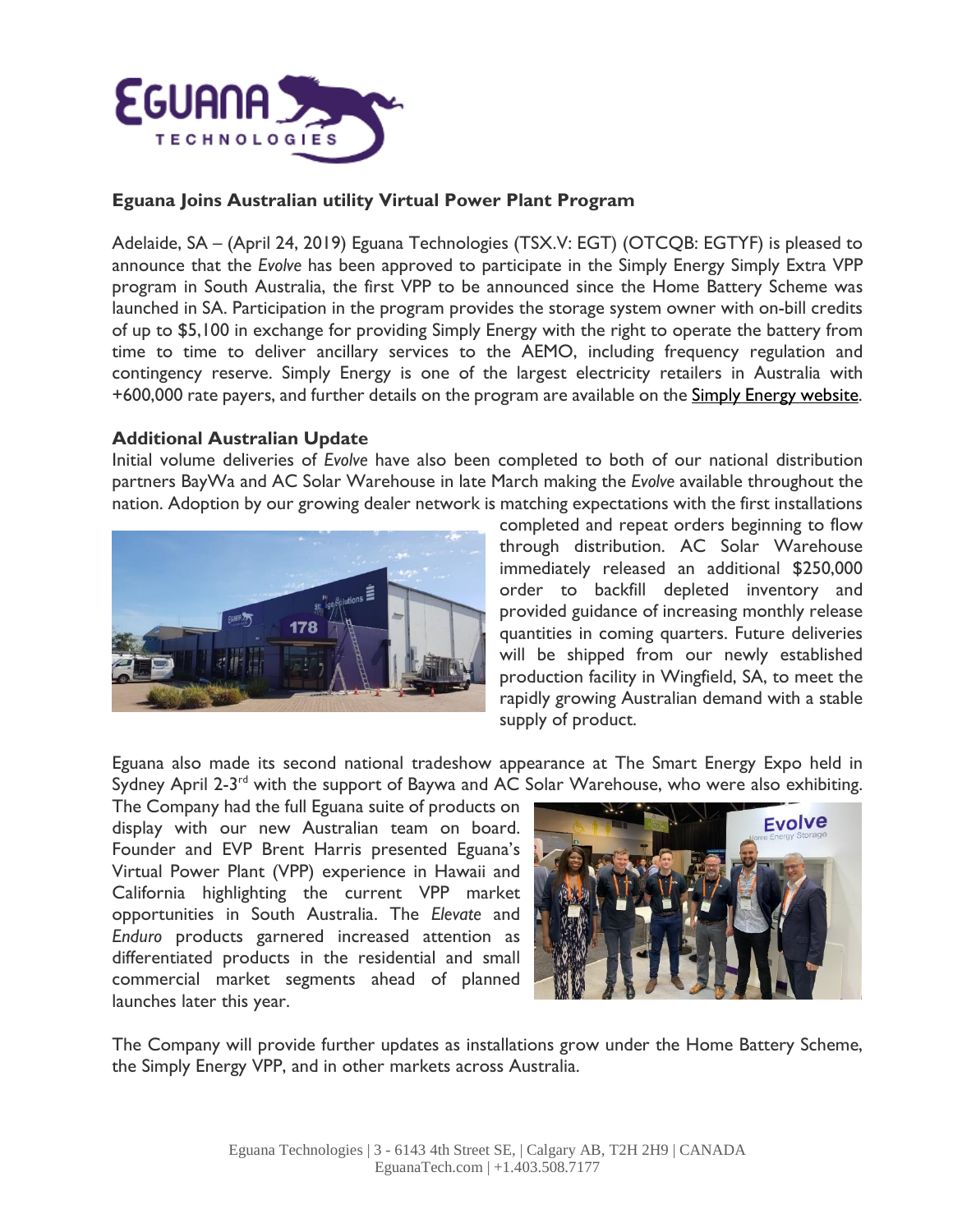

# **Evolve – Home Energy Storage Systems**

Evolve is a fully-integrated residential energy storage system that includes the company's proprietary power electronics system, LG Chem low-voltage battery modules, and a comprehensive user interface. The system is rated at 5KW AC output with a modular battery design based on a 6.5 kWh battery, which is scalable from 13 to 39kWh in storage capacity. The wall-mounted package is suitable for indoor and outdoor installations. The package is backed by a 10-year standard warranty.

The Evolve supports grid-connected solar self-consumption, time of use, and backup power. It is certified to AS4777 and is delivered from Eguana's newest manufacturing facility in Wingfield, SA.

# **About Eguana Technologies Inc.**

Based in Calgary, Alberta Canada, Eguana Technologies (EGT: TSX.V) (OTCQB: EGTYF) designs and manufactures high performance residential and commercial energy storage systems. Eguana has two decades of experience delivering grid edge power electronics for fuel cell, photovoltaic and battery applications, and delivers proven, durable, high quality solutions from its high capacity manufacturing facilities in Australia, Europe and North America.

With thousands of its proprietary energy storage inverters deployed in the European and North American markets, Eguana is one of the leading suppliers of power controls for solar selfconsumption, grid services and demand charge applications at the grid edge.

To learn more, visit [www.EguanaTech.com](http://www.eguanatech.com/) or follow us on Twitter [@EguanaTech](https://twitter.com/EguanaTech)

| <b>Company Inquiries</b>      | <b>Australian Product Inquiries</b> |
|-------------------------------|-------------------------------------|
| Justin Holland                | Dusty Holmes                        |
| CEO, Eguana Technologies Inc. | Key Account Manager                 |
| $+1.416.728.7635$             | $+61.431.701.797$                   |
| Justin.Holland@EguanaTech.com | Dusty.Holmes@EguanaTech.com         |

#### **Forward Looking Information**

The reader is advised that some of the information herein may constitute forward-looking statements within the meaning assigned by National Instruments 51-102 and other relevant securities legislation. In particular, we include: statements pertaining to the value of our power controls to the energy storage market and statements concerning the use of proceeds and the Company's ability to obtain *necessary approvals from the TSX Venture Exchange.*

Forward-looking information is not a guarantee of future performance and involves a number of risks and uncertainties. Many factors could cause the Company's actual results, performance or achievements, or future events or developments, to differ materially from